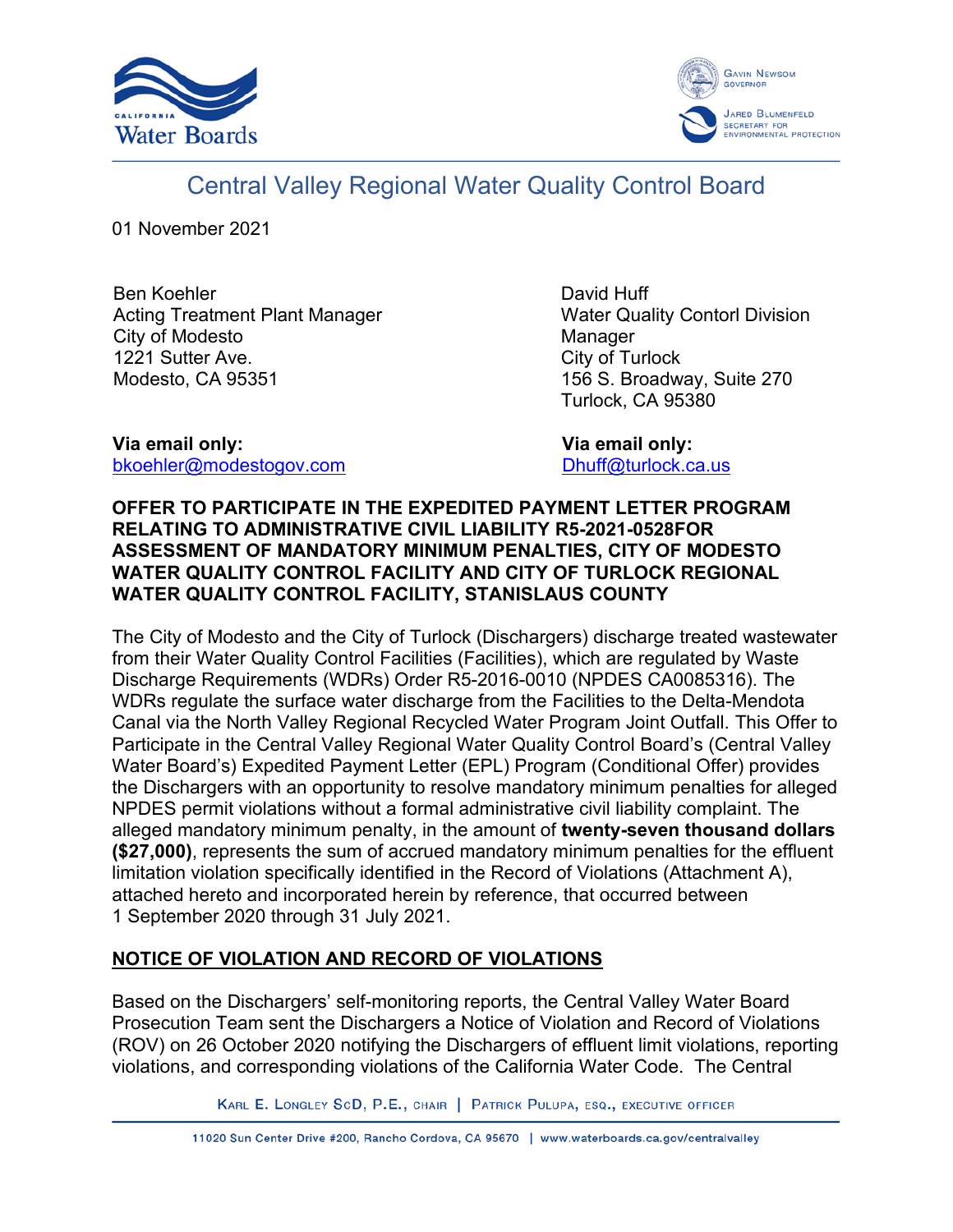Valley Water Board Prosecution Team provided the Dischargers with an opportunity to review and contest the violations listed in the attached ROV. Following the Dischargers' review of the ROV, the Central Valley Water Board Prosecution Team confirmed that the violations listed in the ROV are subject to mandatory minimum penalties.

## **STATUTORY LIABILITY**

Water Code section 13385(h) and (i) require the assessment of a mandatory minimum penalty of \$3,000 for each specified serious and chronic effluent limit violation. Pursuant to Water Code section 13385.1(a), the failure to file a discharge monitoring report required pursuant to section 13383 for each complete period of thirty (30) days following the deadline for submitting the report also constitutes a serious violation subject to a mandatory minimum penalty under Water Code section 13385(h). The Dischargers may also be subject to discretionary administrative civil liabilities pursuant to Water Code section 13385(c) of up to \$10,000 for each day in which the violation occurs, and \$10 for each gallon discharged but not cleaned up in excess of 1,000 gallons. These mandatory minimum penalties and discretionary administrative civil liabilities may be assessed by the Central Valley Water Board beginning with the date that the violations first occurred. The formal enforcement action that the Central Valley Water Board uses to assess such liability is an administrative civil liability complaint, although the Central Valley Water Board may instead refer such matters to the Attorney General's Office for prosecution. If referred to the Attorney General for prosecution, the Superior Court may assess up to \$25,000 for each day in which the violation occurs, and \$25 for each gallon discharged but not cleaned up in excess of 1,000 gallons.

## **SETTLEMENT OFFER**

The Dischargers can avoid the issuance of a formal enforcement action and settle the alleged violations identified in Attachment A by participating in the EPL Program. To promote resolution of these violations, the Central Valley Water Board Prosecution Team makes this Conditional Offer. The Central Valley Water Board's Prosecution Team proposes to resolve the violation without the issuance of a formal enforcement action through this Conditional Offer assessing **twenty-seven thousand dollars (\$27,000)** in mandatory minimum penalties. If the Dischargers accepts this proposal, subject to the conditions below, the Central Valley Water Board Prosecution Team will accept that payment in settlement of any enforcement action that would otherwise arise out of the violations identified in Attachment A. Accordingly, the Central Valley Water Board Prosecution Team will forego issuance of a formal administrative civil liability complaint, will not refer the violations to the Attorney General, and will waive its right to seek additional discretionary civil liabilities for the violations identified in Attachment A. This Conditional Offer does not address or resolve liability for any violation that is not specifically identified in Attachment A, regardless of the date that the violation occurred. If the Dischargers accepts this Conditional Offer, please complete and return the enclosed "Acceptance of Conditional Resolution and Waiver of Right to Hearing; (proposed) Order" (Acceptance and Waiver) on or before **01 December 2021**. The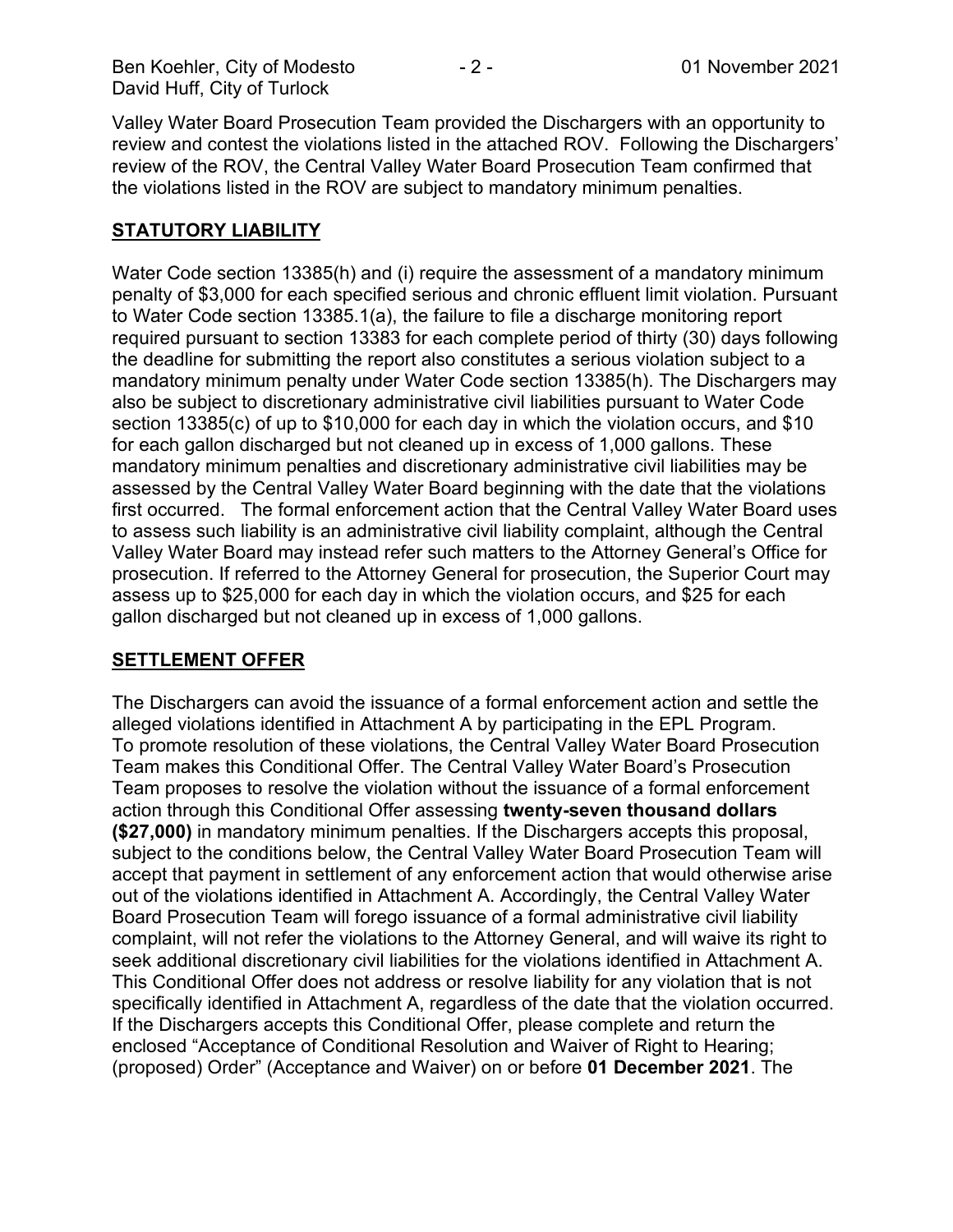Acceptance and Waiver constitutes a settlement of the violations specifically identified in Attachment A.

#### **CONDITIONS FOR CENTRAL VALLEY WATER BOARD ACCEPTANCE OF RESOLUTION**

Federal regulations require the Central Valley Water Board to publish and allow the public thirty (30) days to comment on any settlement of an enforcement action addressing NPDES permit violations (40 C.F.R. section 123.27(d)(2)(iii)). Notice of this settlement will be published on the Central Valley Water Board's website at: [Central Valley Tentative Orders](https://www.waterboards.ca.gov/centralvalley/board_decisions/tentative_orders/) ([https://www.waterboards.ca.gov/centralvalley/board\\_decisions/tentative\\_orders/\)](https://www.waterboards.ca.gov/centralvalley/board_decisions/tentative_orders/)

If no comments are received within the 30-day comment period, and unless there are new material facts that become available to the Central Valley Water Board, the Executive Officer or his designee will execute the Acceptance and Waiver as a stipulated order assessing the uncontested mandatory minimum penalty amount pursuant to Water Code sections 13385.

However, if significant comments are received in opposition to the settlement, this Conditional Offer may be withdrawn. In that case, the Dischargers' waiver pursuant to the Acceptance and Waiver will be void and the violation(s) will be addressed in an administrative civil liability hearing. At the hearing, the Dischargers will be free to make arguments to any of the alleged violations, and the Dischargers' prior agreement to accept this Conditional Offer will be treated as a settlement communication and will not in any way be binding or used as evidence against the Dischargers. The Dischargers will be provided with further information on the administrative civil liability hearing process.

If the Dischargers choose to sign the Acceptance and Waiver, full payment of the assessed amount may be submitted with the waiver. However, full payment of the assessed amount shall be due no later than thirty (30) calendar days after the date the Acceptance and Waiver is executed by the Executive Officer. In accordance with California Water Code section 13385(n)(1) and California Water Code section 13385.1(c)(1), funds collected for violations of effluent limitations and reporting requirements pursuant to section 13385 and 13385.1 shall be deposited in the State Water Pollution Cleanup and Abatement Account. Accordingly, the **\$27,000** liability shall be paid by cashiers or certified check made out to the "State Water Pollution Cleanup and Abatement Account". Failure to pay the full penalty within the required time period may subject the Dischargers to further liability.

The Dischargers shall indicate on the check the number of this EPL and send it to the State Water Resources Control Board, Accounting Office, Attn: R5-2021-0528Payment, PO Box 1888, Sacramento, California, 95812-1888. The waiver and a copy of the check must also be mailed to the Central Valley Water Board at 11020 Sun Center Drive #200, Rancho Cordova, CA, 95670 attention to Xuan Luo.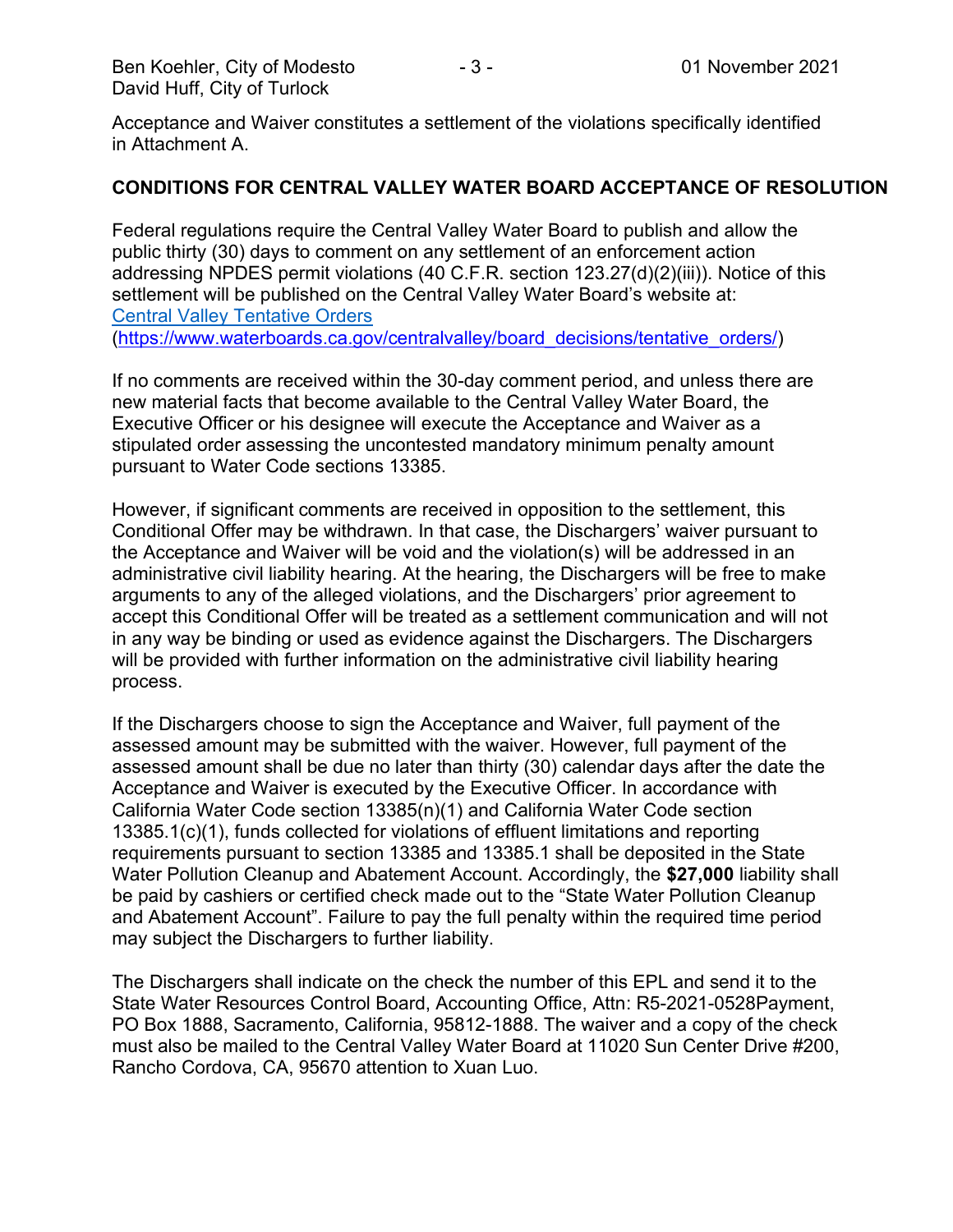If you have any questions or comments regarding this Settlement Offer, please contact Xuan Luo at (916) 464-4606 or [Xuan.Luo@waterboards.ca.gov.](mailto:Xuan.Luo@waterboards.ca.gov)

## *Originally signed by*

\_\_\_\_\_\_\_\_\_\_\_\_\_\_\_\_\_\_\_\_\_\_\_\_\_\_ JOHN J. BAUM Assistant Executive Officer

Enclosures (2): Attachment A Record of Violations Acceptance of Conditional Resolution and Waiver of Right to Hearing

cc: Eric Magnan, USEPA, Region 9, Via email (magnan.eric@epa.gov) David Boyers, Office of Enforcement, Via email (David.Boyers@waterboards.ca.gov) Jessica Jahr, Office of Chief Counsel, Via email, (Jessica.Jahr@waterboards.ca.gov) Adam Laputz, Central Valley Water Board Advisory Team, Via email, (Adam.Laputz@waterboards.ca.gov) Walter Ward, Stanislaus County Environmental Health, Via email, (wward@envres.org)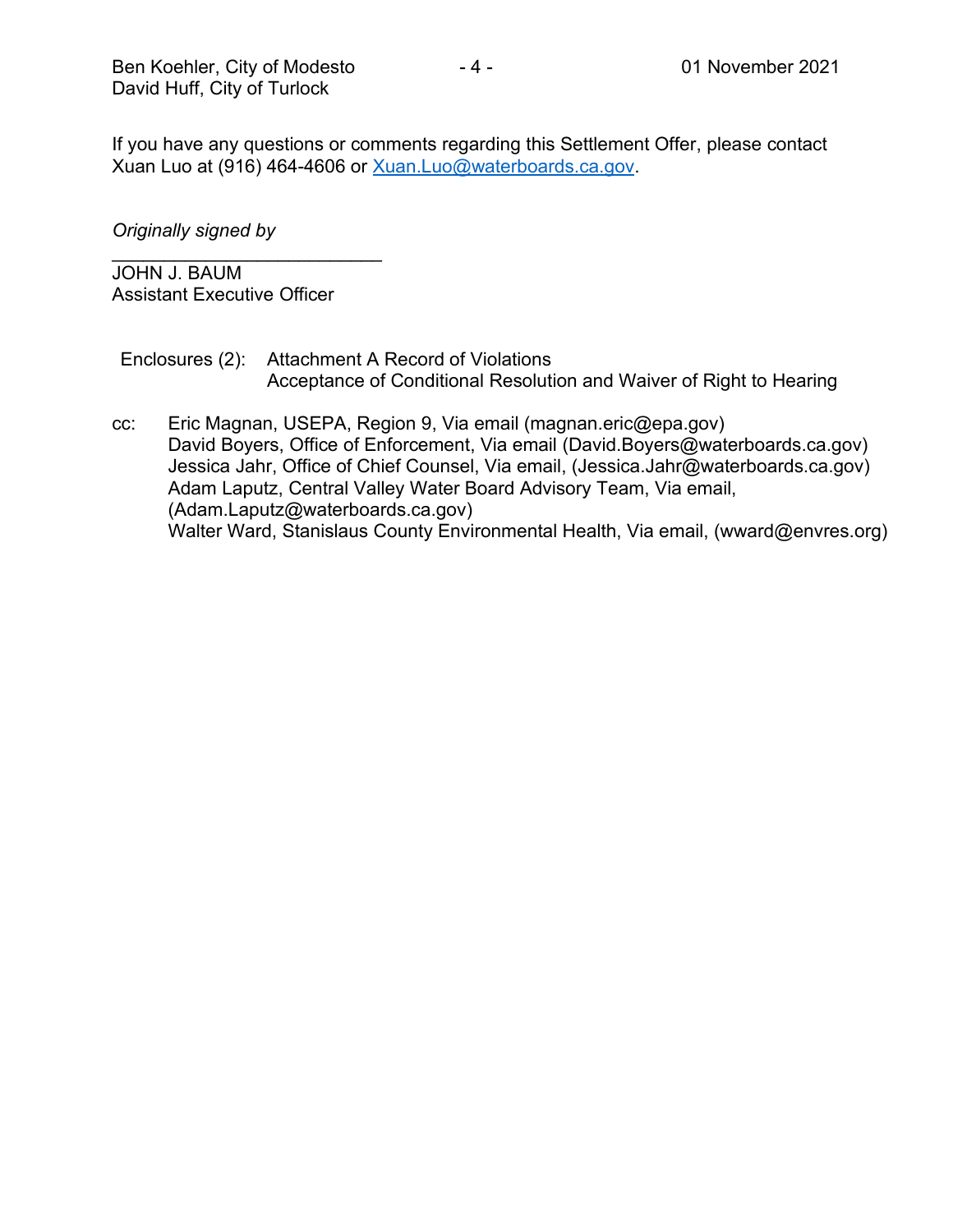#### **ATTACHMENT A TO SETTLEMENT OFFER NO. R5-2021-0528 Record of Violations Subject to Mandatory Minimum Penalties**

## **Cities of Modesto and Turlock**

## **Water Quality Control Facilities**

RECORD OF VIOLATIONS (1 September 2020 through 31 July 2021) MANDATORY PENALTIES

(Data reported under Monitoring and Reporting Programs R5-2016-0010)

The following table lists the alleged violations subject to mandatory minimum penalties (MMPs), pursuant to Water Code section 13385(h) and (i).

## **Table A. Violations subject to Mandatory Penalties**

| <b>Item</b>             | <b>Date</b> | <b>Parameter</b>                        | <b>Units</b>      | <b>Limit</b> | <b>Measured</b> | <b>Period</b>           | <b>Violation</b><br><b>Type</b> | <b>MMP Type</b> | <b>CIWQS</b> |
|-------------------------|-------------|-----------------------------------------|-------------------|--------------|-----------------|-------------------------|---------------------------------|-----------------|--------------|
| $\mathsf{A}$            | 9-Feb-20    | <b>Total Coliform</b>                   | MPN/100 mL        | 23           | 1600            | > Once in 30-day period | <b>OEV</b>                      | <b>CHRON</b>    | 1071922      |
| 1                       | 21-Nov-20   | <b>Total Coliform</b>                   | MPN/100 mL        | 240          | 1600            | <b>Maximum Daily</b>    | <b>OEV</b>                      | <b>NCHRON</b>   | 1083368      |
| $\overline{2}$          | 5-Jan-21    | <b>Total Suspended</b><br><b>Solids</b> | mg/               | 20           | 39              | Maximum Daily           | CAT I                           | <b>SIG</b>      | 1088688      |
| $\overline{3}$          | 5-Jan-21    | <b>Total Suspended</b><br><b>Solids</b> | lbs/day           | 2400         | 3175            | Maximum Daily           | CAT I                           | <b>NCHRON</b>   | 1088689      |
| $\overline{\mathbf{4}}$ | 12-Feb-21   | <b>Total Residual</b><br>Chlorine       | mg/L              | 0.019        | 0.065           | 1-Hour Average          | CAT <sub>2</sub>                | <b>SIG</b>      | 1088226      |
| 5                       | 13-Apirl-21 | <b>Total Coliform</b>                   | MPN/100 mL        | 2.2          | 4               | 7-Day Median            | <b>OEV</b>                      | <b>CHRON</b>    | 1090676      |
| 6                       | 14-Apr-21   | <b>Total Coliform</b>                   | <b>MPN/100 mL</b> | 2.2          | $\overline{4}$  | 7-Day Median            | <b>OEV</b>                      | <b>CHRON</b>    | 1090671      |
| $\overline{7}$          | 15-Apr-21   | <b>Total Coliform</b>                   | MPN/100 mL        | 2.2          | 4.5             | 7-Day Median            | <b>OEV</b>                      | <b>CHRON</b>    | 1090678      |
| 8                       | 15-Apr-21   | <b>Total Aluminum</b>                   | mg/L              | 330          | 373             | <b>Monthly Average</b>  | CAT I                           | <b>CHRON</b>    | 1090686      |
| 9                       | 16-Apr-21   | <b>Total Coliform</b>                   | MPN/100 mL        | 2.2          | 4.5             | 7-Day Median            | <b>OEV</b>                      | <b>CHRON</b>    | 1090675      |
| 11                      | 17-Apr-21   | <b>Total Coliform</b>                   | MPN/100 mL        | 2.2          | $\overline{4}$  | 7-Day Median            | <b>OEV</b>                      | <b>CHRON</b>    | 1090677      |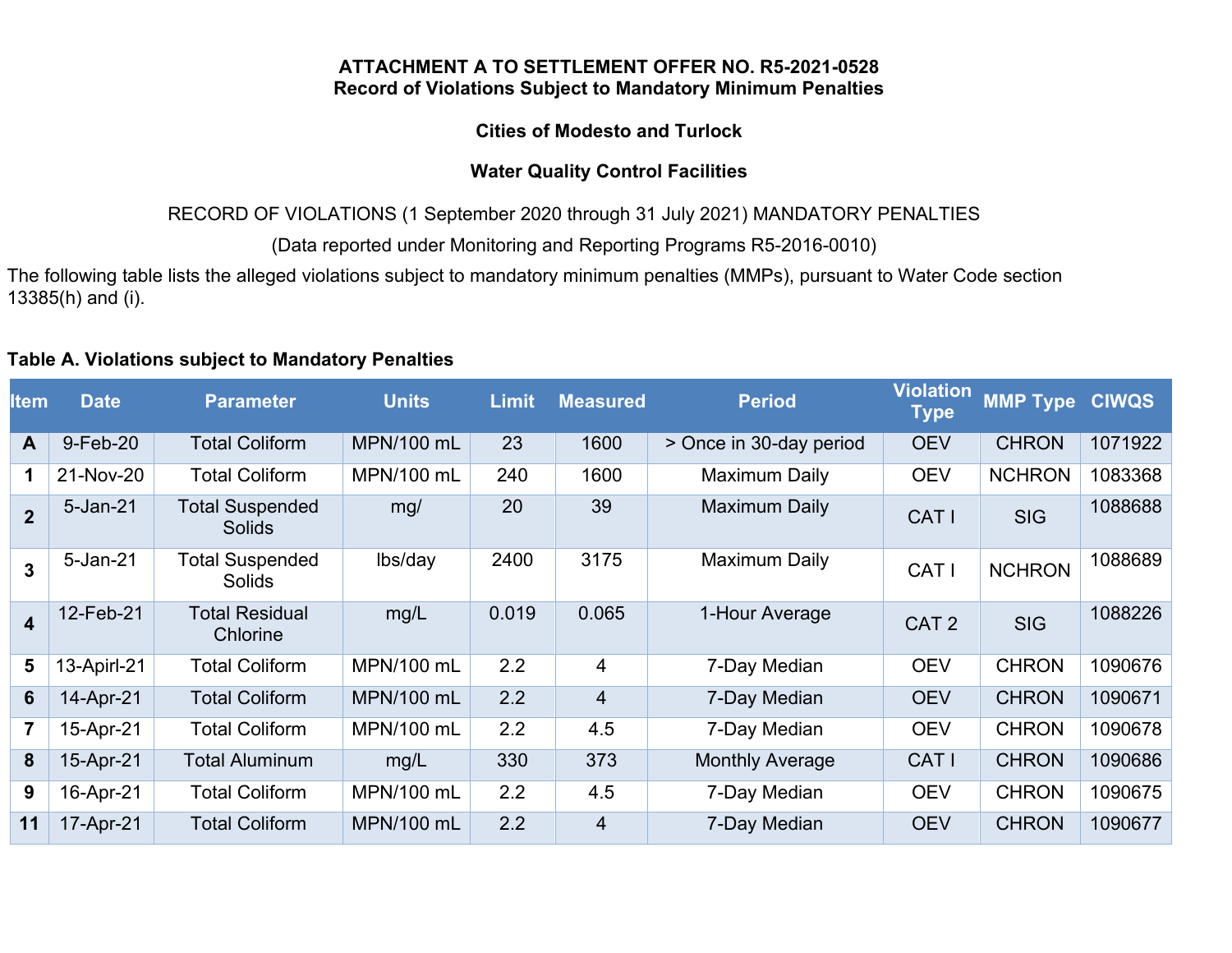### **Attachment A to Settlement Offer No. R5-2021-0528 Record of Violations Subject to Mandatory Minimum Penalties**

| <b>Item</b> | <b>Date</b> | <b>Parameter</b>           | <b>Units</b> | Limit | <b>Measured</b> | <b>Period</b>  | $\mathsf{I}\mathsf{V}\mathsf{p}\mathsf{e}^\mathsf{t}$ | Violation MMP Type CIWQS |         |
|-------------|-------------|----------------------------|--------------|-------|-----------------|----------------|-------------------------------------------------------|--------------------------|---------|
| 11          | 21-Apr-21   | Total Residual<br>Chlorine | mg/L         | 0.019 | 0.065           | 1-Hour Average | CAT <sub>2</sub>                                      | <b>SIG</b>               | 1090673 |

A. Supporting violations address in ACL R5-2020-0565.

# **VIOLATIONS SUMMARY**

| <b>VIOLATIONS AS OF:</b>                      | 7/31/2021 |
|-----------------------------------------------|-----------|
| <b>Group I Serious Violations:</b>            |           |
| <b>Group II Serious Violations:</b>           |           |
| Non-Serious Violations Not Subject to MMPs: 2 |           |
| Non-serious Violations Subject to MMPs:       |           |
| <b>Total Violations Subject to MMPs:</b>      |           |

## **Mandatory Minimum Penalty Amount for Effluent Limit Violations**

(1 Group I Serious Violation Subject to MMP+2 Group II Serious Violations+6 Non-serious Violations Subject to MMPs) x \$3,000 Per Violation = 27,000

**Total Mandatory Minimum Penalty = \$27,000**

## **Table B. Definition**

| <b>Abbreviation</b> | <b>Description</b>                                                                                                                                                                                                                                               |  |  |  |  |
|---------------------|------------------------------------------------------------------------------------------------------------------------------------------------------------------------------------------------------------------------------------------------------------------|--|--|--|--|
| CAT <sub>1</sub>    | Violation of effluent limitation for Group I pollutant.                                                                                                                                                                                                          |  |  |  |  |
| CAT <sub>2</sub>    | Violation of effluent limitation for Group II pollutant                                                                                                                                                                                                          |  |  |  |  |
| <b>CHRON</b>        | Chronic violation as defined by Water Code section 13385 (i). Any non-serious violation that falls within a<br>180-day period with three preceding violations. Thus, the fourth non-serious violation that occurs within a<br>180-day period is subject to MMPs. |  |  |  |  |
| <b>CIWQS</b>        | California Integrated Water Quality System database.<br>https://www.waterboards.ca.gov/water_issues/programs/ciwqs/                                                                                                                                              |  |  |  |  |
| <b>CTOX</b>         | Violation of chronic toxicity effluent limitation.                                                                                                                                                                                                               |  |  |  |  |
| <b>DREP</b>         | Deficient reporting violation. This will only result in MMPs if the report is so deficient as to make<br>determination of compliance impossible for the reporting period.                                                                                        |  |  |  |  |
| <b>LREP</b>         | Late Reporting violation. Every 30-Days a report is late counts as one serious late reporting violation<br>subject to MMPs.                                                                                                                                      |  |  |  |  |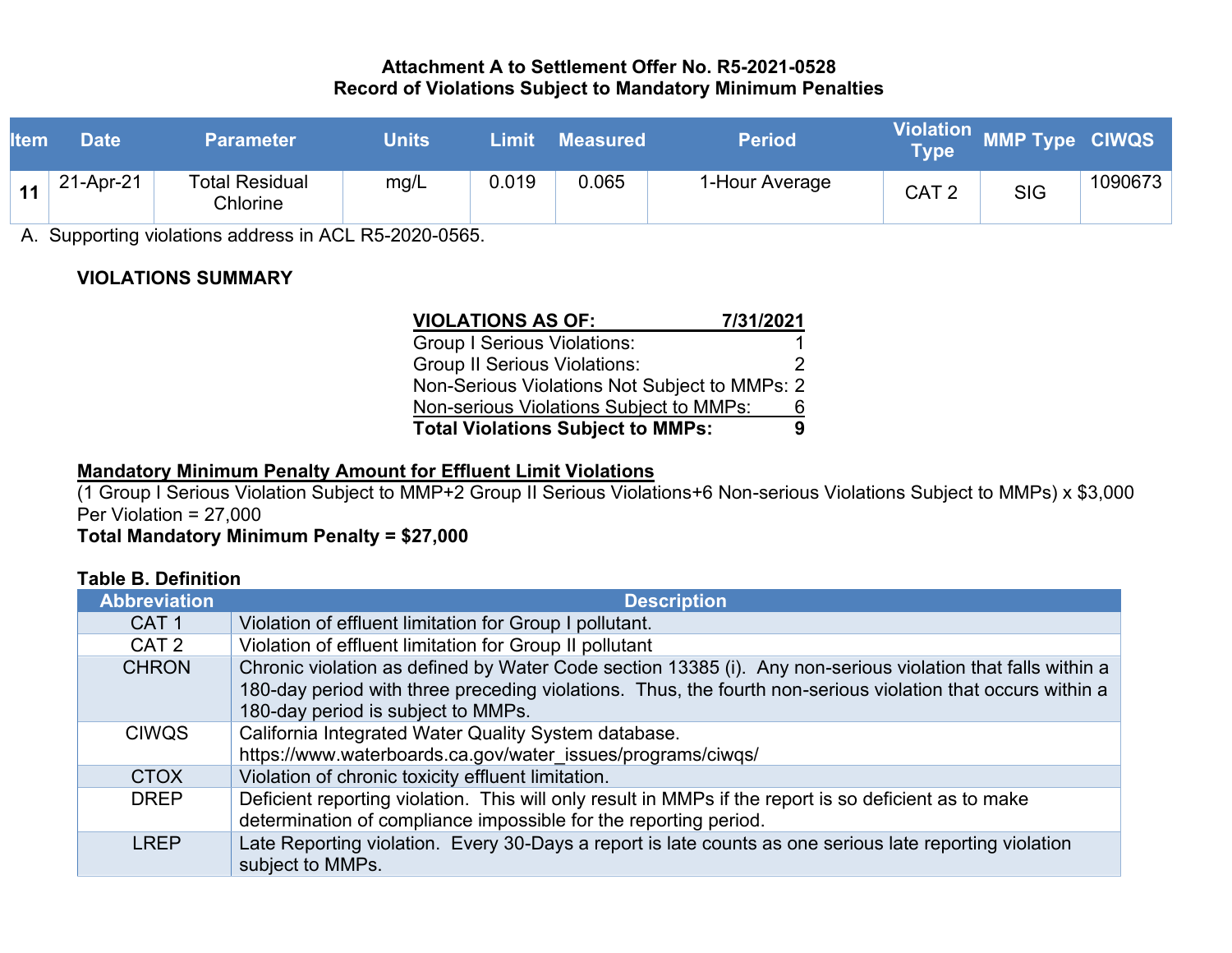## **Attachment A to Settlement Offer No. R5-2021-0528 Record of Violations Subject to Mandatory Minimum Penalties**

| <b>Abbreviation</b> | <b>Description</b>                                                                                                                                                                                                                                                   |  |  |  |  |
|---------------------|----------------------------------------------------------------------------------------------------------------------------------------------------------------------------------------------------------------------------------------------------------------------|--|--|--|--|
| Measured            | Reported value for the monitoring period by the Discharger.                                                                                                                                                                                                          |  |  |  |  |
| MMP Type            | Classification of the type of MMP violation.                                                                                                                                                                                                                         |  |  |  |  |
|                     | Occurrence Date Date that a violation occurred. For averaging period limitation violations, such as weekly and monthly<br>averages, the last day of the reporting period is used such as last day of the week (Saturday) and last day<br>of the month, respectively. |  |  |  |  |
| <b>OEV</b>          | Violation of any constituent-specific effluent limitation not included in Group I or Group II.                                                                                                                                                                       |  |  |  |  |
| <b>NCHRON</b>       | Non-serious violation falls within the first three violations in a 180-day period, thus, not subject to MMP.                                                                                                                                                         |  |  |  |  |
| <b>SIG</b>          | Serious Violation:<br>For Group I pollutants that exceed the effluent limitation by 40 percent or more.<br>For Group II pollutants that exceed the effluent limitation by 20 percent or more.                                                                        |  |  |  |  |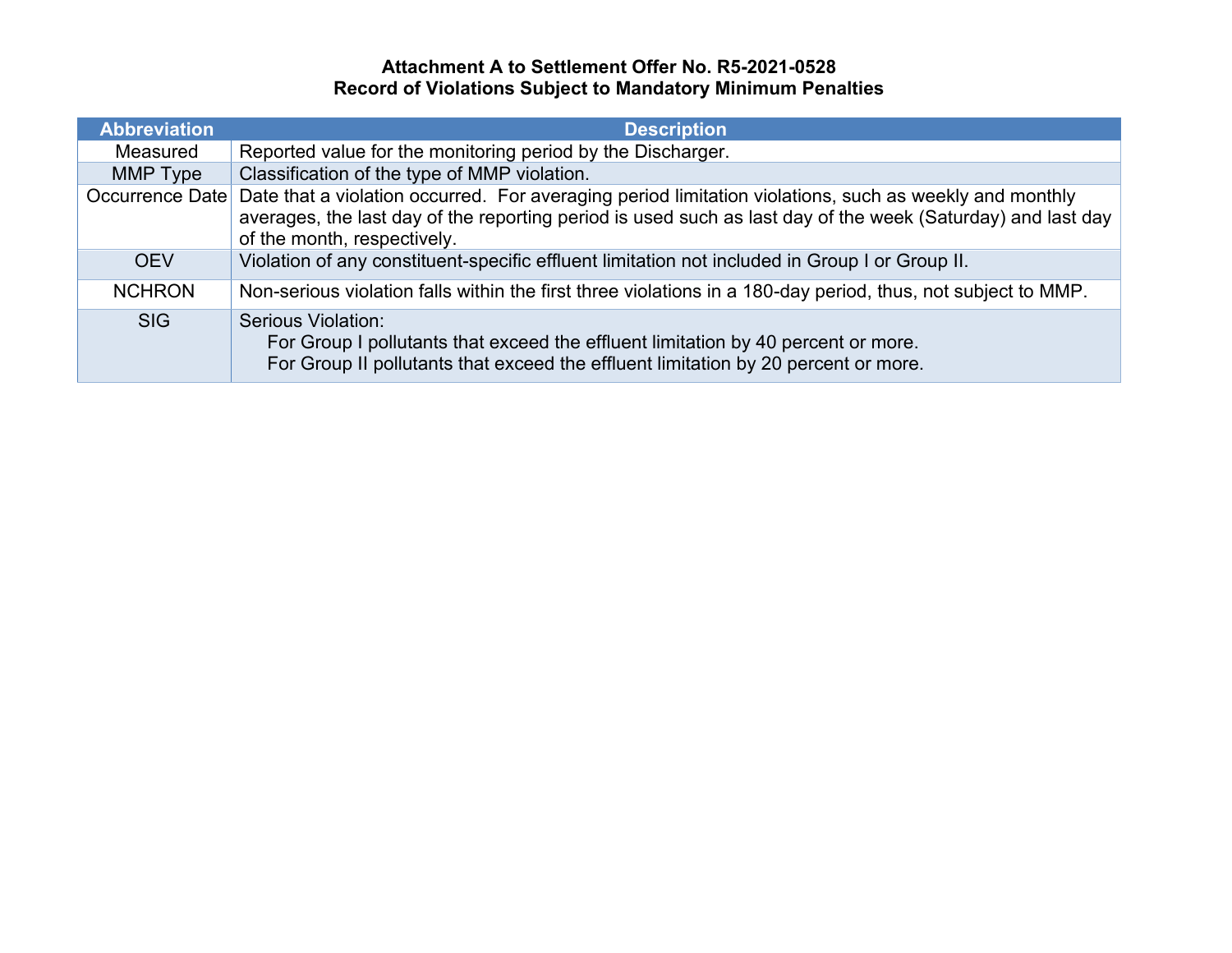## **Offer to Participate in Expedited Payment Letter Program City of Modesto and City of Turlock EPL R5-2021-0528**

## **ACCEPTANCE OF CONDITIONAL RESOLUTION AND WAIVER OF RIGHT TO HEARING; (proposed) ORDER**

By signing below and returning this Acceptance of Conditional Resolution and Waiver of Right to Hearing (Acceptance and Waiver) to the Central Valley Regional Water Quality Control Board (Central Valley Water Board), the Cities of Modesto and Turlock hereby accepts the "Offer to Participate in Expedited Payment Letter Program" (Conditional Offer), incorporated herein by reference, and waives the right to a hearing before the Central Valley Water Board to dispute the allegations of violations described in the Record of Violations (ROV), which is included as Attachment A to the Conditional Offer.

The City of Modesto and Turlock agrees that the Conditional Offer shall serve as a complaint pursuant to Article 2.5 of the California Water Code and that no separate complaint is required for the Central Valley Water Board to assert jurisdiction over the alleged violations through its Chief Prosecutor. The City of Modesto and City of Turlock agrees to pay the penalties required by California Water Code section 13385(h) and/or (i), in the sum of **\$27,000** (Expedited Payment Amount), which shall be deemed payment in full of any civil liability pursuant to Water Code section 13385 that otherwise might be assessed for the violations described in the ROV. The City of Modesto and Turlock understands that this Acceptance and Waiver waives its right to contest the allegations in the ROV and the amount of civil liability assessed for the violations.

The City of Modesto and City of Turlock understands that this Acceptance and Waiver does not address or resolve liability for any violation that is not specifically identified in the ROV.

Upon execution by the City of Modesto and City of Turlock, the completed Acceptance and Waiver shall be returned via email and/or U.S. mail to:

Xuan Luo, Senior Water Resources Control Engineer NPDES Compliance and Enforcement 11020 Sun Center Drive, Suite 200 Rancho Cordova, CA 95670 Phone: (916) 464-4606 [xuan.luo@waterboards.ca.gov](mailto:xuan.luo@waterboards.ca.gov)

The City of Modesto and Turlock understands that federal regulations set forth at title 40, Code of Federal Regulations, section 123.27(d)(2)(iii) require the Central Valley Water Board to publish notice of and provide at least thirty (30) days for public comment on any proposed resolution of an enforcement action addressing NPDES permit violations. Accordingly, this Acceptance and Waiver, prior to execution by the Central Valley Water Board Executive Officer, will be published as required by law for public comment.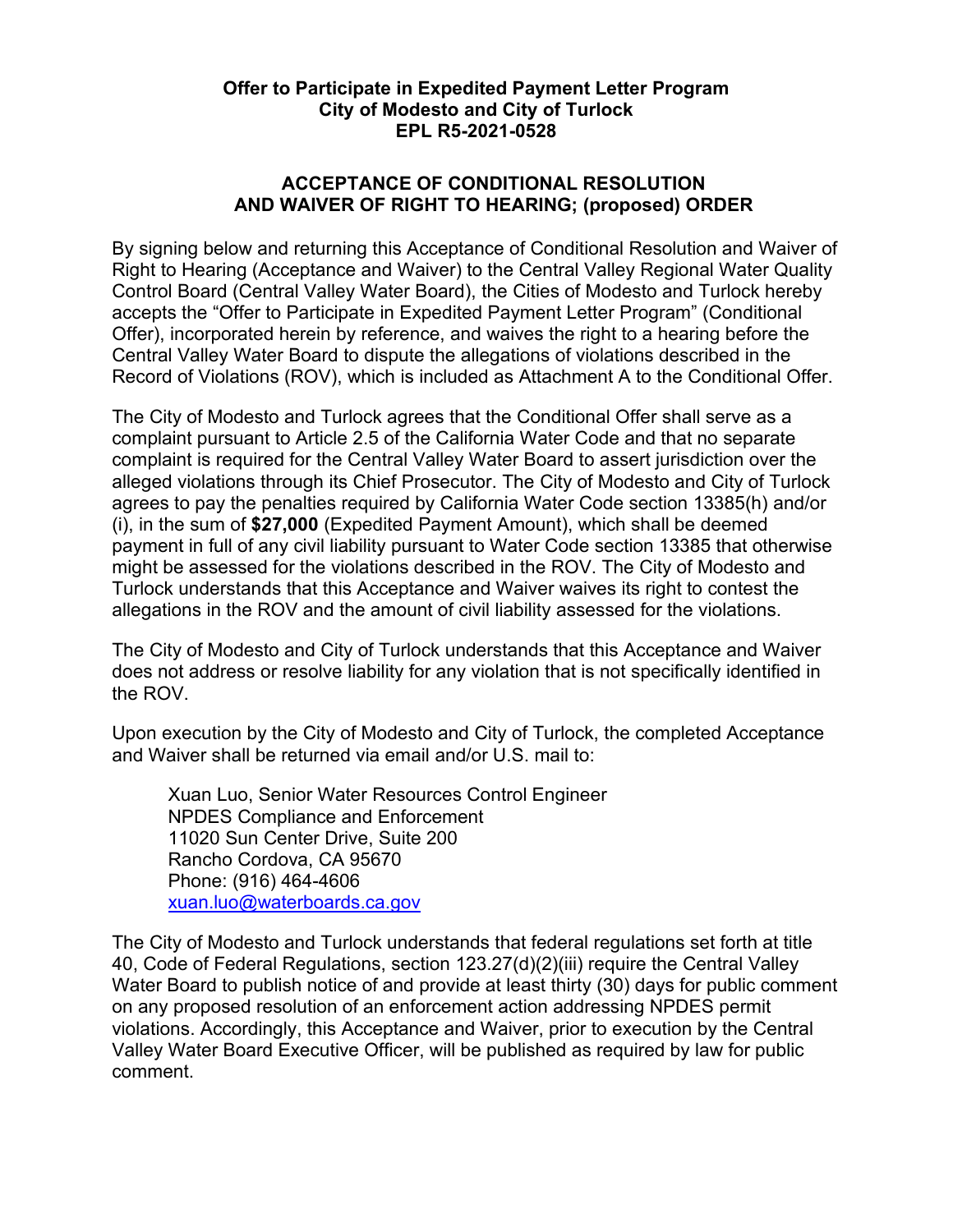Offer to Participate in Expedited Payment Letter Program EPL R5-2021-0528

If no comments are received within the notice period that causes the Central Valley Water Board Executive Officer to question the Expedited Payment Amount, the Central Valley Water Board Executive Officer or his designee will execute this Acceptance and Waiver.

The City of Modesto and City of Turlock understands that if significant comments are received in opposition to the Expedited Payment Amount, the offer on behalf of the Central Valley Water Board to resolve the violations set forth in the ROV may be withdrawn. In that circumstance, the City of Modesto and City of Turlock will be advised of the withdrawal and an administrative civil liability complaint may be issued and the matter may be set for a hearing before the Central Valley Water Board. For such a liability hearing, the City of Modesto and City of Turlock understands that this Acceptance and Waiver executed by the City of Modesto and City of Turlock will be treated as a settlement communication and will not be used as evidence in that hearing.

The City of Modesto and City of Turlock further understands that once the Acceptance and Waiver is executed by the Central Valley Water Board Executive Officer or his designee, the full payment required by the deadline set forth below is a condition of this Acceptance and Waiver. In accordance with California Water Code section 13385(n)(1) and California Water Code section 13385.1(c)(1), funds collected for violations of effluent limitations and reporting requirements pursuant to sections 13385 and 13385.1 shall be deposited in the State Water Pollution Cleanup and Abatement Account. Accordingly, the **\$27,000** liability shall be paid by a cashiers or certified check made out to the "State Water Pollution Cleanup and Abatement Account". The City of Modesto and City of Turlock may choose to submit the full payment with the Waiver. However, the payment must be submitted to the State Water Resources Control Board no later than thirty (30) calendar days after the date the Acceptance and Waiver is executed by the Central Valley Water Board Executive Officer or his designee.

Payment to the State Water Pollution Cleanup and Abatement Account shall be mailed to:

State Water Resources Control Board, Accounting Office Attn: EPL R5-2021-0528Payment PO Box 1888 Sacramento, California, 95812-1888

The City of Modesto and City of Turlock shall also provide a copy of the wavier form and check via email to the Central Valley Water Board ([Xuan.Luo@waterboards.ca.gov\)](mailto:Xuan.Luo@waterboards.ca.gov).